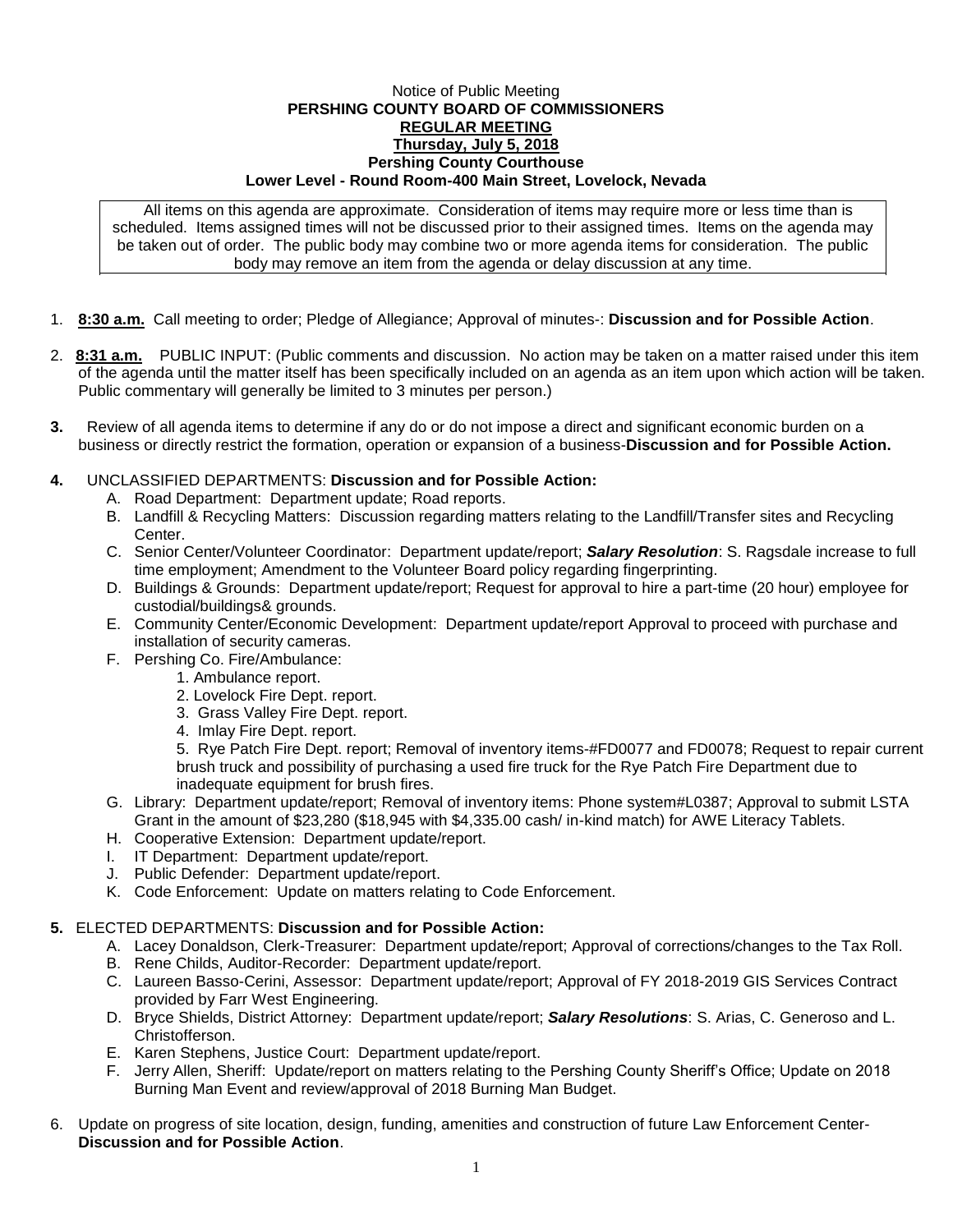- 7. Derby Field Airport: Update on matters relating to the Derby Field Airport; Approval of Grant Offer for Airport Improvement Program (AIP) Project No. 3-32-0011-016-2018 - **Discussion and for Possible Action**.
- 8. Approval to complete the Class Action Opt-In Notice form in order to participate in the PILT Class Action Lawsuit, Kane County, Utah vs. United States, Case Nos. 17-739C and 17-1991C (Consolidated) - **Discussion and for Possible Action.**
- 9. **9:50 a.m.** Proclamations and Awards: **Discussion and for Possible Action**-(The Pershing County Board of Commissioners may make a Proclamation or present a service or other award on behalf of the County)**Years of Service pins**-Laureen Basso-Cerini (15), Sherri Woodard (10), Steve Cochran (10), Kathie Brinkerhoff (10) and Jordan McKinney  $(5)$ .
- 10. **10:00 a.m.** PLANNING & BUILDING DEPARTMENT/IMLAY WATER SYSTEM MATTERS: Update on matters relating to the department.
- 11. Update on the Pershing County Water Resource Plan- **Discussion and for Possible Action**.
- 12. **10:15 a.m.** Public Hearing on proposed Ordinance #334, amending Chapter 3.52 of the Pershing County Code by modifying the permissible maximum 911 telephone line surcharge- **Discussion and for Possible Action**.
- 13. Board Appointments/Resignations/Vacancies: Grass Valley Advisory Board; Library Board of Trustees; Planning Commission; Wildlife Management Board; Volunteer Advisory Board -**Discussion and for Possible Action.**
- 14. Litigation Meeting.
- 15. Report from Legal Counsel.
- 16. Report from Administrative Assistant-County Commissioner's Office.
- 17. Update on matters relating to the Pershing County Economic Development and Conservation Act- **Discussion and for Possible Action.**
- 18. Items for future agendas-**Discussion and for Possible Action.**
- 19. Correspondence.
- 20. Matters of the Board for Discussion.

Board Member reports. Board Liaison reports. (Nevada Works, Safety, Hospital Board, Emergency Management, Cemetery, Recreation Board, WNDD, Pe. Co. Economic Dev./ , Community Center, Airport Advisory Board; Museum Advisory Board, Library Board, Senior Center Advisory Board, Central Nevada Water Authority, Planning Board, Broadband Advisory Board, 911 Committee, Solid Waste Management Recycling Advisory Board, Pe. Co. Volunteer Advisory Board, T. V. Board, Frontier Coalition, Humboldt River Water Basin Authority.)

- 21. PUBLIC INPUT: (Public comments and discussion. No action may be taken on a matter raised under this item of the agenda until the matter itself has been specifically included on an agenda as an item upon which action will be taken. Public commentary will generally be limited to 3 minutes per person.)
- 22. Approval of Vouchers- **Discussion and for Possible Action**.
	- **NOTICE:** The County Commission may by law receive information from legal counsel regarding potential or existing litigation involving a matter over which the County Commission has supervision, control, jurisdiction or advisory power, and such gathering does not constitute a meeting of the County Commission pursuant to Nevada Revised Statutes **241.015.**